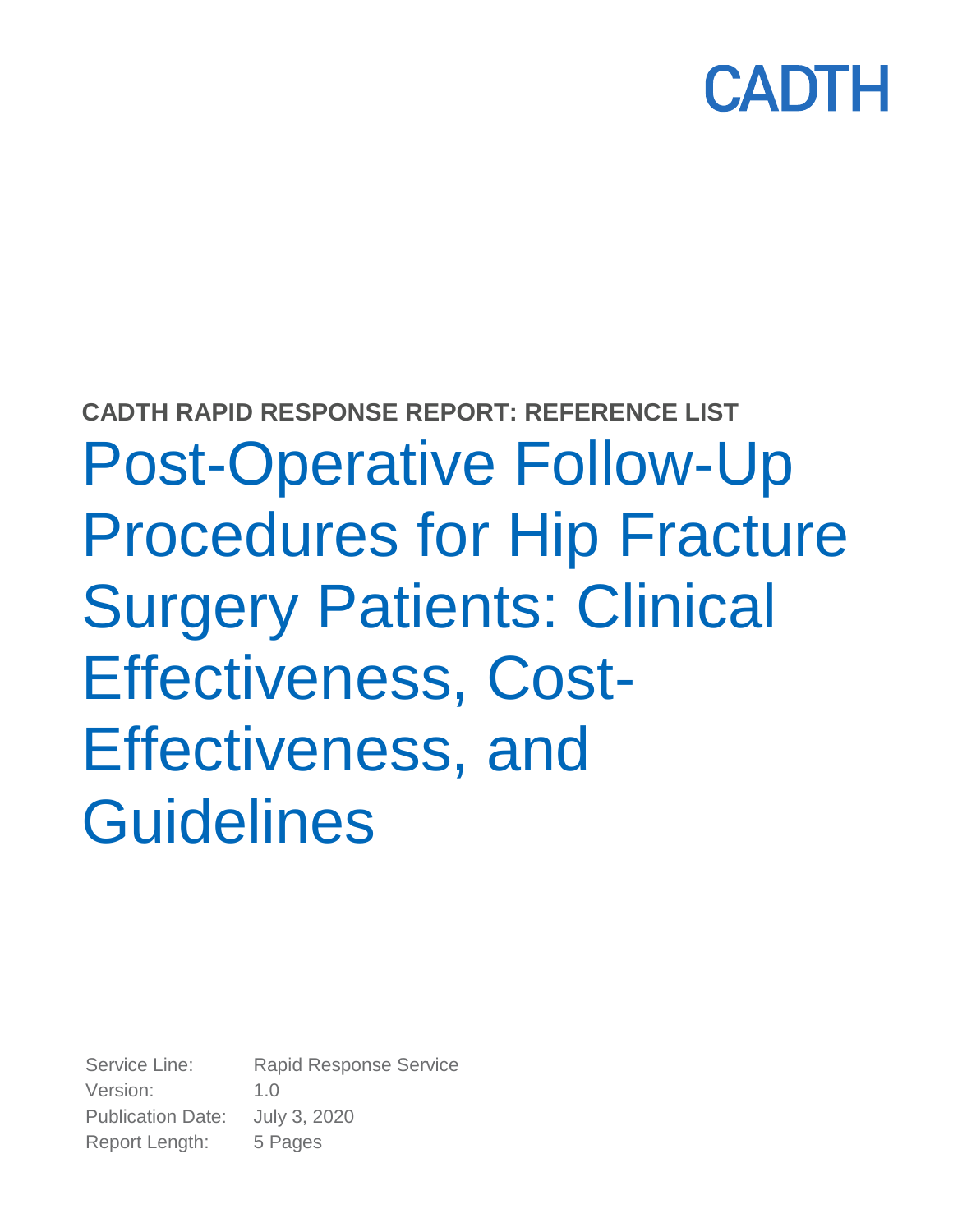

#### **Authors:** Diksha Kumar, Aleksandra Grobelna, Hannah Loshak

**Cite As:** *Post-Operative Follow-Up Procedures for Hip Fracture Surgery Patients: Clinical Effectiveness, Cost-Effectiveness, and Guidelines*. Ottawa: CADTH; 2020 Jul. (CADTH rapid response report: reference list).

**Disclaimer:** The information in this document is intended to help Canadian health care decision-makers, health care professionals, health systems leaders, and policy-makers make well-informed decisions and thereby improve the quality of health care services. While patients and others may access this document, the document is made available for informational purposes only and no representations or warranties are made with respect to its fitness for any particular purpose. The information in this document should not be used as a substitute for professional medical advice or as a substitute for the application of clinical judgment in respect of the care of a particular patient or other professional judgment in any decision-making process. The Canadian Agency for Drugs and Technologies in Health (CADTH) does not endorse any information, drugs, therapies, treatments, products, processes, or services.

While care has been taken to ensure that the information prepared by CADTH in this document is accurate, complete, and up-to-date as at the applicable date the material was first published by CADTH, CADTH does not make any guarantees to that effect. CADTH does not guarantee and is not responsible for the quality, currency, propriety, accuracy, or reasonableness of any statements, information, or conclusions contained in any third-party materials used in preparing this document. The views and opinions of third parties published in this document do not necessarily state or reflect those of CADTH.

CADTH is not responsible for any errors, omissions, injury, loss, or damage arising from or relating to the use (or misuse) of any information, statements, or conclusions contained in or implied by the contents of this document or any of the source materials.

This document may contain links to third-party websites. CADTH does not have control over the content of such sites. Use of third-party sites is governed by the third-party website owners' own terms and conditions set out for such sites. CADTH does not make any guarantee with respect to any information contained on such third-party sites and CADTH is not responsible for any injury, loss, or damage suffered as a result of using such third-party sites. CADTH has no responsibility for the collection, use, and disclosure of personal information by third-party sites.

Subject to the aforementioned limitations, the views expressed herein do not necessarily reflect the views of Health Canada, Canada's provincial or territorial governments, other CADTH funders, or any third-party supplier of information.

This document is prepared and intended for use in the context of the Canadian health care system. The use of this document outside of Canada is done so at the user's own risk.

This disclaimer and any questions or matters of any nature arising from or relating to the content or use (or misuse) of this document will be governed by and interpreted in accordance with the laws of the Province of Ontario and the laws of Canada applicable therein, and all proceedings shall be subject to the exclusive jurisdiction of the courts of the Province of Ontario, Canada.

The copyright and other intellectual property rights in this document are owned by CADTH and its licensors. These rights are protected by the Canadian *Copyright Act* and other national and international laws and agreements. Users are permitted to make copies of this document for non-commercial purposes only, provided it is not modified when reproduced and appropriate credit is given to CADTH and its licensors.

**About CADTH:** CADTH is an independent, not-for-profit organization responsible for providing Canada's health care decision-makers with objective evidence to help make informed decisions about the optimal use of drugs, medical devices, diagnostics, and procedures in our health care system.

**Funding:** CADTH receives funding from Canada's federal, provincial, and territorial governments, with the exception of Quebec.

Questions or requests for information about this report can be directed to **requests@cadth.ca**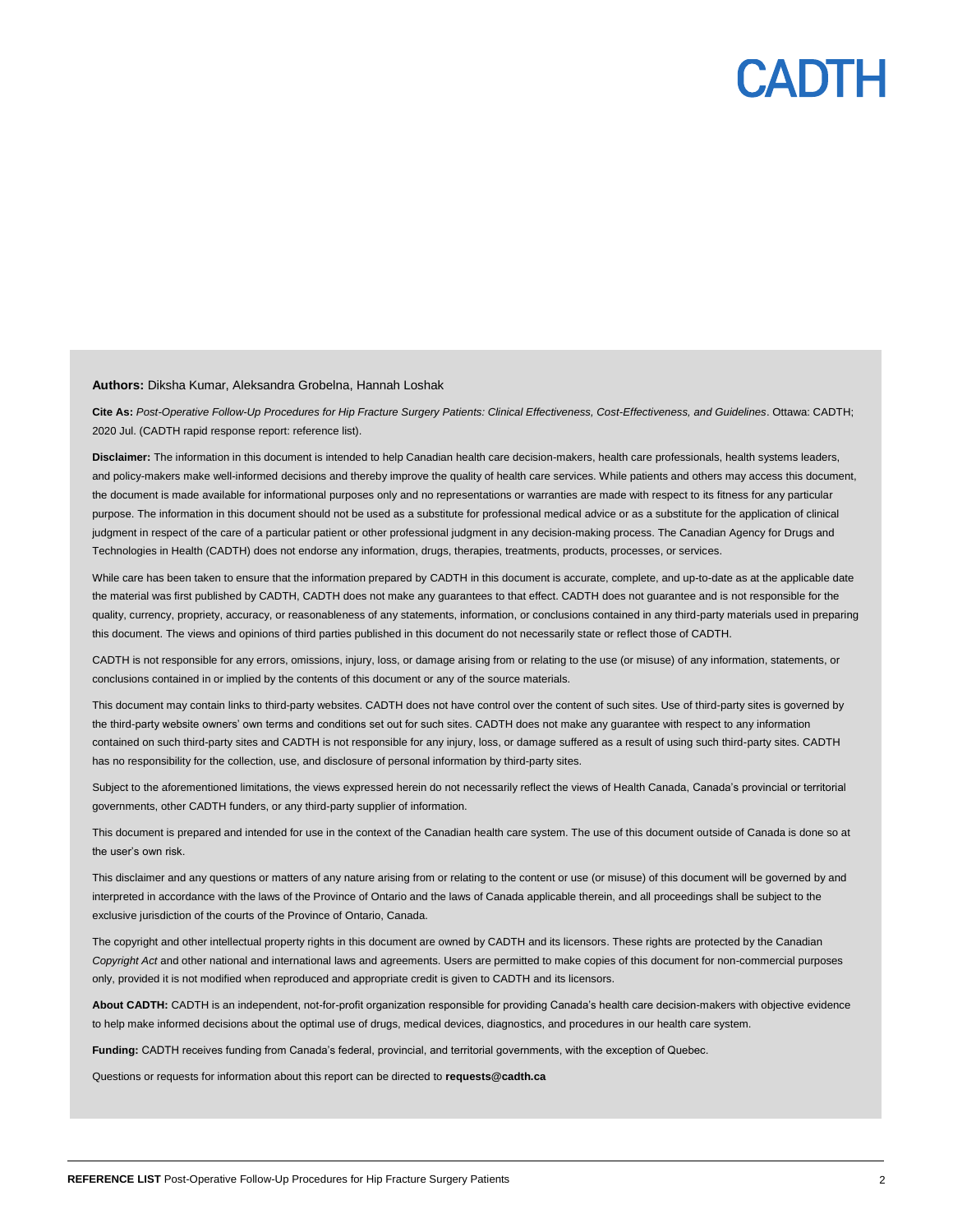## CADTH

### **Research Questions**

- 1. What is the clinical effectiveness of six-week follow-up procedures (i.e., x-ray and/or appointment) after hip fracture surgery?
- 2. What is the cost-effectiveness of six-week follow-up procedures (i.e., x-ray and/or appointment) after hip fracture surgery?
- 3. What are the evidence-based guidelines regarding six-week follow-up procedures (i.e., x-ray and/or appointment) after hip fracture surgery?

### **Key Findings**

No evidence was identified regarding the clinical effectiveness or cost-effectiveness of sixweek follow-up procedures (i.e., x-ray and/or appointment) after hip fracture surgery. Furthermore, no evidence-based guidelines were identified regarding six-week follow-up procedures (i.e., x-ray and/or appointment) after hip fracture surgery.

### **Methods**

A limited literature search was conducted by an information specialist on key resources including PubMed, the Cochrane Library, the University of York Centre for Reviews and Dissemination (CRD) databases, the websites of Canadian and major international health technology agencies, as well as a focused internet search. The search strategy was comprised of both controlled vocabulary, such as the National Library of Medicine's MeSH (Medical Subject Headings), and keywords. The main search concepts were follow-up procedures and hip fracture surgery. Search filters were applied to limit retrieval to health technology assessments, systematic reviews, meta-analyses, or network meta-analyses, randomized controlled trials or controlled clinical trials, economic studies and guidelines. A supplemental focused search without search filters was also conducted using major subject headings and keywords in title only. Where possible, retrieval was limited to the human population. The searches were also limited to English language documents published between January 1, 2015 and June 29, 2020. Internet links were provided, where available.

### **Selection Criteria**

One reviewer screened citations and selected studies based on the inclusion criteria presented in Table 1.

| <b>Population</b>   | Surgical hip fracture patients of any age                                                                                                                                                                                                                                                                                                                                                                                                                                                                                                                        |
|---------------------|------------------------------------------------------------------------------------------------------------------------------------------------------------------------------------------------------------------------------------------------------------------------------------------------------------------------------------------------------------------------------------------------------------------------------------------------------------------------------------------------------------------------------------------------------------------|
| <b>Intervention</b> | Six-week follow-up appointment and/or x-ray after hip fracture surgery                                                                                                                                                                                                                                                                                                                                                                                                                                                                                           |
| <b>Comparators</b>  | Q1-2: No follow-up after hip fracture surgery, 12-week follow-up, usual care<br>Q3: No comparator                                                                                                                                                                                                                                                                                                                                                                                                                                                                |
| <b>Outcomes</b>     | Q1: Clinical effectiveness (e.g., healing time, function, mobility or mobilization, wound healing, quality of<br>$life$ :<br>Safety (e.g., prevention or decreased incidence of post-operative infections, adverse events [e.g.,<br>mortality, contact rashes, skin issues, hardware failure])<br>Q2: Cost-effectiveness (e.g., cost per benefit gained, quality adjusted life years, incremental cost-<br>effectiveness ratios)<br>Q3: Recommendations regarding the use of follow-up procedures at six-weeks, including x-ray and/or<br>follow-up appointments |

### **Table 1: Selection Criteria**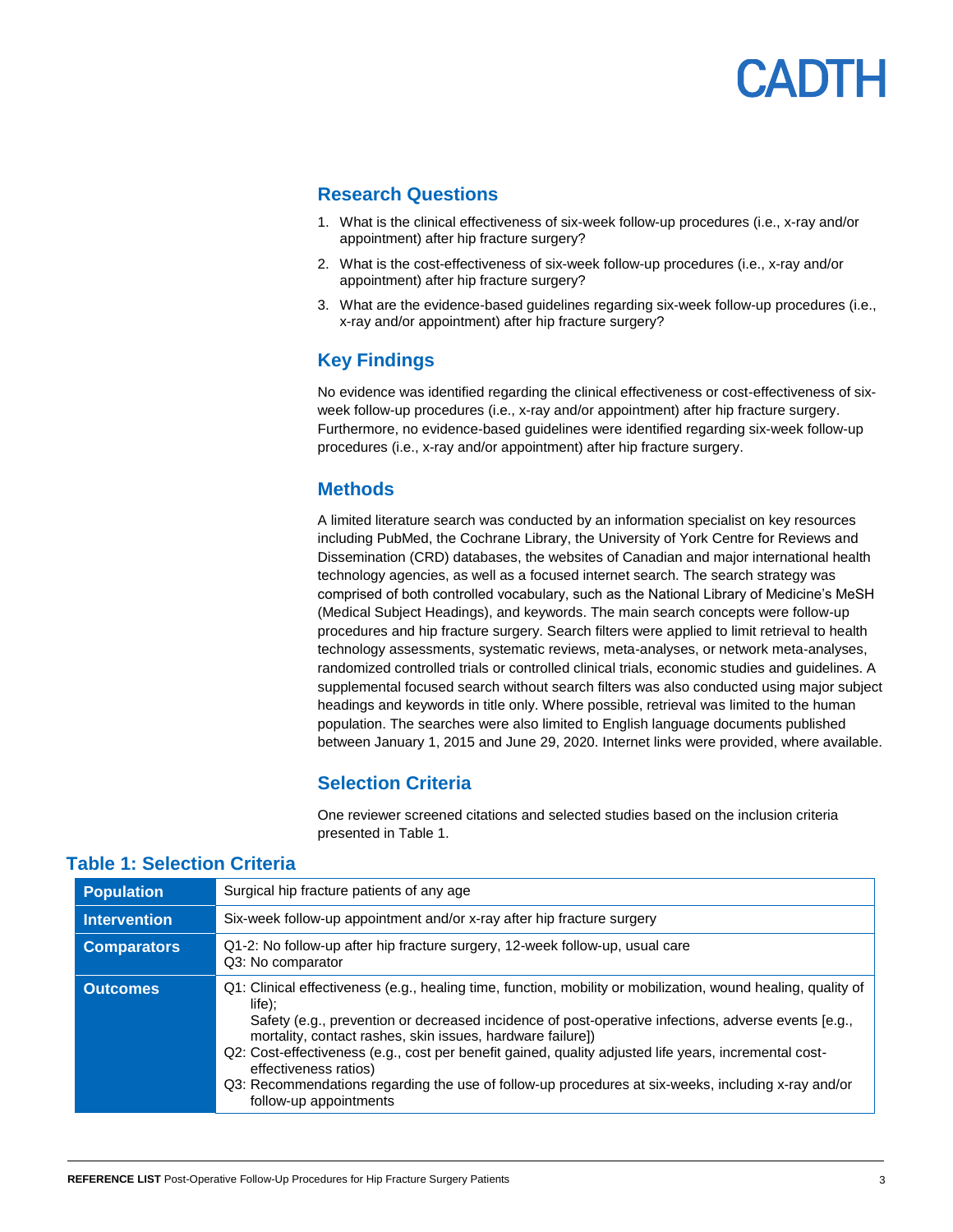### CADTH

**Study Designs** Health technology assessments, systematic reviews, randomized controlled trials, non-randomized studies, economic evaluations, evidence-based guidelines

### **Results**

No relevant health technology assessments, systematic reviews, randomized controlled trials, non-randomized studies, or economic evaluations were identified regarding the clinical effectiveness or cost-effectiveness of six-week follow-up procedures (i.e., x-ray and/or appointment) after hip fracture surgery. Furthermore, no evidence-based guidelines were identified regarding six-week follow-up procedures (i.e., x-ray and/or appointment) after hip fracture surgery.

References of potential interest that did not meet the inclusion criteria are provided in the appendix.

Health Technology Assessments

No literature identified.

Systematic Reviews and Meta-Analyses

No literature identified.

Randomized Controlled Trials

No literature identified.

Non-Randomized Studies

No literature identified.

Economic Evaluations

No literature identified.

Guidelines and Recommendations

No literature identified.